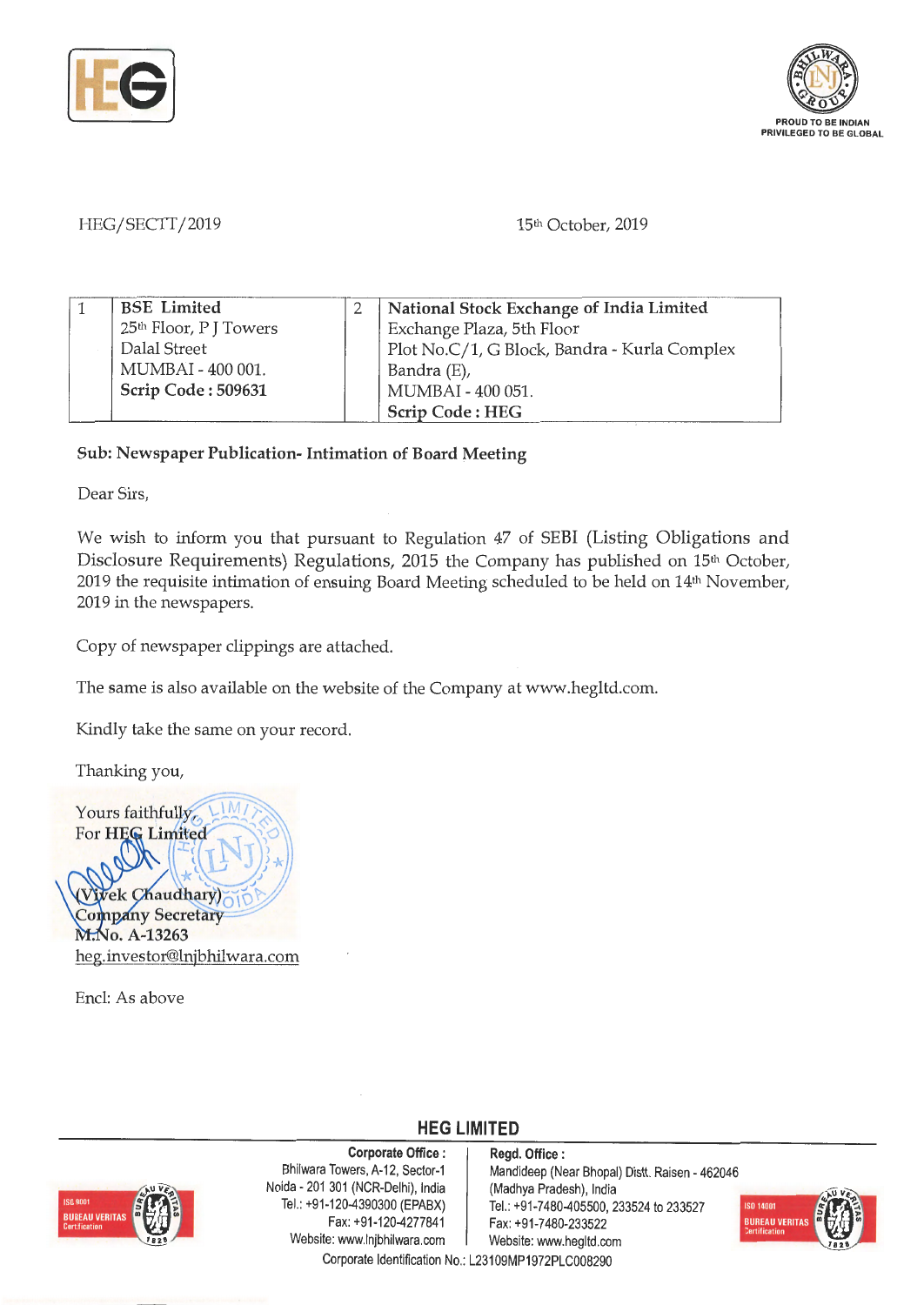## Business Standard | All Editions | 15-10-2019 **HEG LIMITED Regd. Off.:** Mandideep (Near Bhopal) Distt. Raisen-462046 , (M.P.) Tel.: 07480-233524, 233525; Fax: 07480-233522 **Corp. Off.:** Bhilwara Towers, A-12 , Sector-1, Noida-201301 (U.P.) Tel.: 0120-4390300 (EPABX); Fax: 0120-4277841 Website: www.hegltd.com; E-mail: heg.investor@lnjbhilwara.com; CIN: L23109MP1972PLC008290 **NOTICE**  Pursuant to provisions of Regulation 29 of the SEBI (Listing Obligations & Disclosure Requirements) Regulations, 2015, we wish to inform you that a meeting of the Board of Directors of the Company is scheduled to be held on Thursday, the **14th** day of November, 2019 at 1.45 P.M. at Bhilwara Towers, A-12, Sector-1 Noida - 201 301, to consider inter-alia the unaudited financial results (Standalone & Consolidated) of the Company for the quarter & half year ended the 30<sup>th</sup> September, 2019. As per the Company's Code of Conduct for Regulating, Monitoring & Reporting Trading by Insiders, the trading window of the Company for the purpose of trading in the securities of the Company by its Insider and their immediate relatives shall remain closed from the end of the every quarter till 48 (forty eight) hours after announcement of financial results for the quarter and half year ending 30<sup>th</sup> September, 2019. Accordingly, the period of closure of trading window for dealing in Shares of the Company had already been in operation with effect from 1<sup>st</sup> October, 2019. Please note that the re-opening of Trading window for dealing in the Shares of the Company will be effective from 17<sup>th</sup> November, 2019. Date : 14<sup>th</sup> October, 2019 Place: Noida (U.P.) for **HEG LIMITED**  Sd/- **(Vivek Chaudhary)**  Company Secretary A-13263 This Notice may also be accessed on the Company's website: www.hegltd.com and on www.nseindia.com, www.bseindia.com.